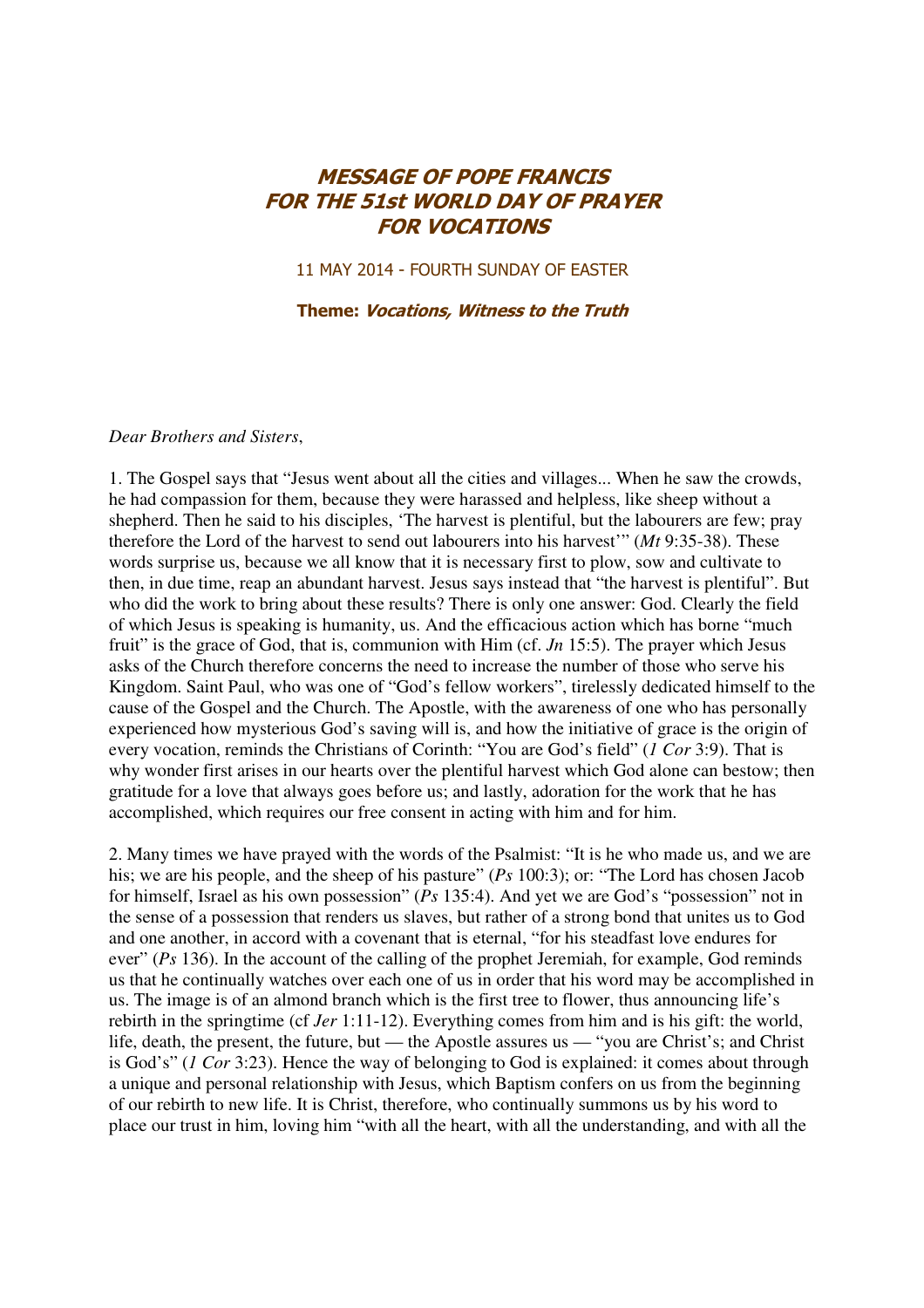strength" (*Mk* 12:33). Therefore every vocation, even within the variety of paths, always requires an exodus from oneself in order to centre one's life on Christ and on his Gospel. Both in married life and in the forms of religious consecration, as well as in priestly life, we must surmount the ways of thinking and acting that do not conform to the will of God. It is an "exodus that leads us on a journey of adoration of the Lord and of service to him in our brothers and sisters" (*Address to the International Union of Superiors General*, 8 May 2013). Therefore, we are all called to adore Christ in our hearts (*1 Pet* 3:15) in order to allow ourselves to be touched by the impulse of grace contained in the seed of the word, which must grow in us and be transformed into concrete service to our neighbour. We need not be afraid: God follows the work of his hands with passion and skill in every phase of life. He never abandons us! He has the fulfilment of his plan for us at heart, and yet he wishes to achieve it with our consent and cooperation.

3. Today too, Jesus lives and walks along the paths of ordinary life in order to draw near to everyone, beginning with the least, and to heal us of our infirmities and illnesses. I turn now to those who are well disposed to listen to the voice of Christ that rings out in the Church and to understand what their own vocation is. I invite you to listen to and follow Jesus, and to allow yourselves to be transformed interiorly by his words, which "are spirit and life" (*Jn* 6:62). Mary, the Mother of Jesus and ours, also says to us: "Do whatever he tells you" (*Jn* 2:5). It will help you to participate in a communal journey that is able to release the best energies in you and around you. A vocation is a fruit that ripens in a well cultivated field of mutual love that becomes mutual service, in the context of an authentic ecclesial life. No vocation is born of itself or lives for itself. A vocation flows from the heart of God and blossoms in the good soil of faithful people, in the experience of fraternal love. Did not Jesus say: "By this all men will know that you are my disciples, if you have love for one another" (*Jn* 13:35)?

4. Dear brothers and sisters, this "high standard of ordinary Christian living" (cf John Paul II, Apostolic Letter *Novo Millennio Ineunte*, 31) means sometimes going against the tide and also encountering obstacles, outside ourselves and within ourselves. Jesus himself warns us: the good seed of God's word is often snatched away by the Evil one, blocked by tribulation, and choked by worldly cares and temptation (cf *Mt* 13:19-22). All of these difficulties could discourage us, making us fall back on seemingly more comfortable paths. However, the true joy of those who are called consists in believing and experiencing that he, the Lord, is faithful, and that with him we can walk, be disciples and witnesses of God's love, open our hearts to great ideals, to great things. "We Christians were not chosen by the Lord for small things; push onwards toward the highest principles. Stake your lives on noble ideals!" (*Homily at Holy Mass and the Conferral of the Sacrament of Confirmation*, 28 April 2013). I ask you bishops, priests, religious, Christian communities and families to orient vocational pastoral planning in this direction, by accompanying young people on pathways of holiness which, because they are personal, "call for a genuine 'training in holiness' capable of being adapted to every person's need. This training must integrate the resources offered to everyone with both the traditional forms of individual and group assistance, as well as the more recent forms of support offered in associations and movements recognized by the Church" (*Novo Millennio Ineunte*, 31).

Let us dispose our hearts therefore to being "good soil", by listening, receiving and living out the word, and thus bearing fruit. The more we unite ourselves to Jesus through prayer, Sacred Scripture, the Eucharist, the Sacraments celebrated and lived in the Church and in fraternity, the